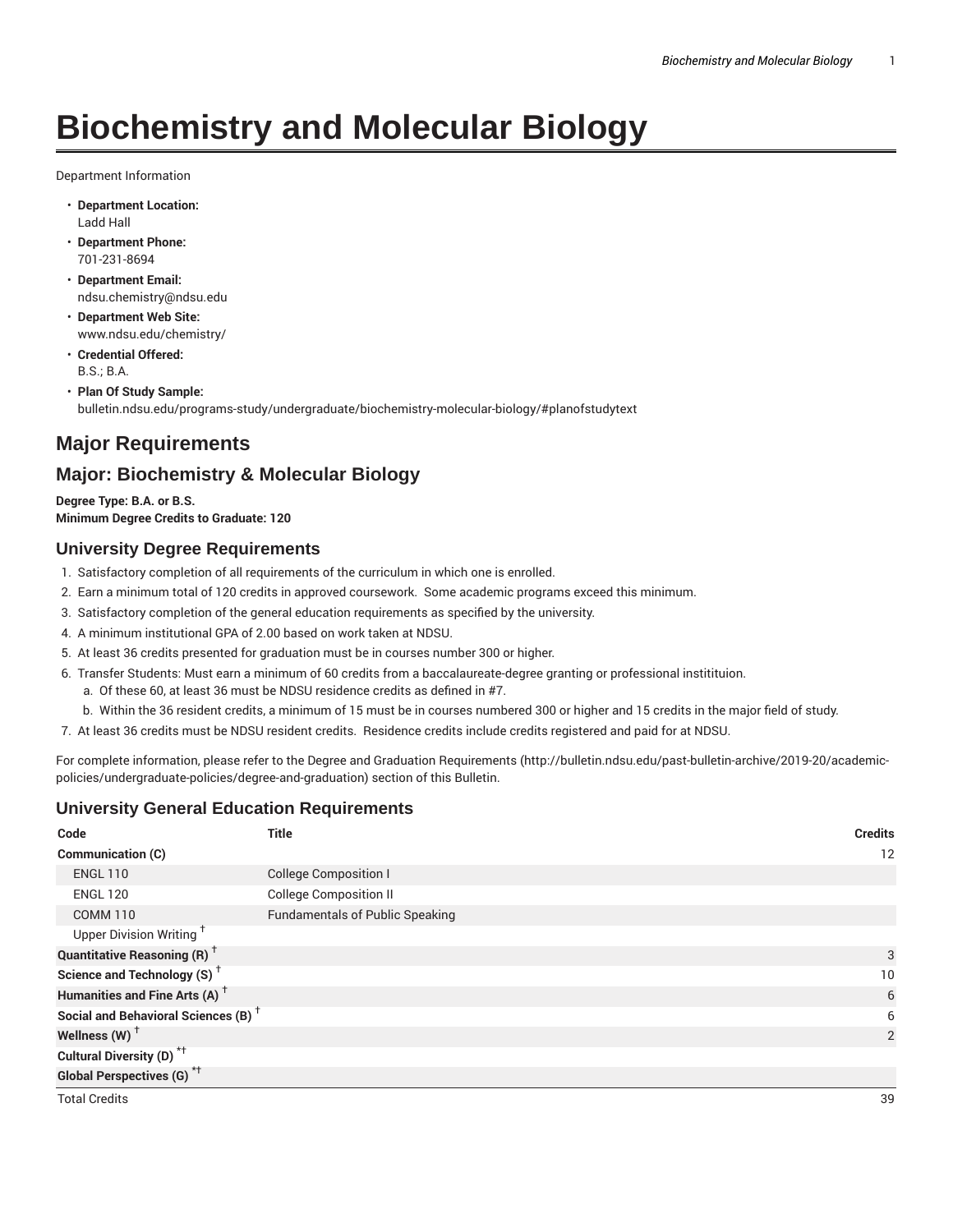- \* May be satisfied by completing courses in another General Education category.
- † General education courses may be used to satisfy requirements for both general education and the major, minor, and program emphases, where applicable. Students should carefully review major requirements to determine if specific courses can also satisfy these general education categories.
- A list of university approved general education courses and administrative policies are available here (http://bulletin.ndsu.edu/past-bulletinarchive/2019-20/academic-policies/undergraduate-policies/general-education/#genedcoursestext).

#### **College Requirements**

| Code<br>Title<br>___<br>. | <b>Credits</b><br>. |
|---------------------------|---------------------|
|---------------------------|---------------------|

6

Bachelor of Arts (BA) Degree - An additional 12 credits Humanities and Social Sciences and proficiency at the second year level in a modern **foreign language.** \* 12

**Bachelor of Science (BS) Degree – An additional 6 credits in Humanities or Social Sciences** \*

\* Humanities and Social Sciences may be fulfilled by any course having the following prefix: ADHM, ANTH, ARCH, ART, CJ, CLAS, COMM, ECON, ENGL, FREN, GEOG, GERM, HDFS, HIST, LA, LANG, MUSC, PHIL, POLS, PSYC, RELS, SOC, SPAN, THEA, WGS, or any course from the approved list of general education courses in humanities and social sciences (general education categories A and B). These credits must come from outside the department of the student's major.

### **Major Requirements**

| Code                                                | <b>Title</b>                                                                    | <b>Credits</b>            |
|-----------------------------------------------------|---------------------------------------------------------------------------------|---------------------------|
| <b>Biochem &amp; Molecular Biology Requirements</b> |                                                                                 |                           |
| <b>BIOC 460</b>                                     | Foundations of Biochemistry and Molecular Biology I                             | 3                         |
| <b>BIOC 460L</b>                                    | Foundations of Biochemistry I Laboratory                                        | 1                         |
| <b>BIOC 461</b>                                     | Foundations of Biochemistry and Molecular Biology II                            | $\ensuremath{\mathsf{3}}$ |
| <b>BIOC 473</b>                                     | <b>Methods of Biochemical Research</b>                                          | 3                         |
| <b>BIOC 474</b>                                     | Methods of Recombinant DNA Technology                                           | 3                         |
| <b>BIOC 483</b>                                     | Cellular Signal Transduction Processes and Metabolic Regulations                | 3                         |
| <b>BIOC 487</b>                                     | Molecular Biology of Gene Expression                                            | 3                         |
| <b>BIOL 150</b><br>& 150L                           | General Biology I<br>and General Biology I Laboratory                           | 4                         |
| Select one of the follwing:                         |                                                                                 | 4                         |
| <b>CHEM 121</b><br>& 121L                           | General Chemistry I<br>and General Chemistry I Laboratory                       |                           |
| <b>CHEM 150</b><br>& CHEM 160                       | Principles of Chemistry I<br>and Principles of Chemistry Laboratory I           |                           |
| Select one of the following:                        |                                                                                 | 4                         |
| <b>CHEM 122</b><br>& 122L                           | <b>General Chemistry II</b><br>and General Chemistry II Laboratory              |                           |
| <b>CHEM 151</b><br>& CHEM 161                       | Principles of Chemistry II<br>and Principles of Chemistry Laboratory II         |                           |
| <b>CHEM 341</b>                                     | Organic Chemistry I                                                             | 3                         |
| <b>CHEM 342</b>                                     | Organic Chemistry II                                                            | 3                         |
| <b>CHEM 353</b>                                     | Majors Organic Chemistry Laboratory I                                           | $\mathbf{1}$              |
| <b>CHEM 354</b>                                     | Majors Organic Chemistry Laboratory II                                          | $\overline{2}$            |
| <b>CHEM 465</b>                                     | Survey of Physical Chemistry                                                    | $\overline{4}$            |
| <b>CHEM 380</b>                                     | Chemistry Junior Seminar                                                        | 1                         |
| <b>CHEM 431</b>                                     | <b>Analytical Chemistry I</b>                                                   | 3                         |
| <b>CHEM 491</b>                                     | Seminar                                                                         | $\overline{2}$            |
| <b>ENGL 321</b>                                     | Writing in the Technical Professions (May satisfy general education category C) | 3                         |
| or ENGL 324                                         | Writing in the Sciences                                                         |                           |
| <b>MATH 165</b>                                     | Calculus I (May satisfy general education category R)                           | 4                         |
| <b>MATH 166</b>                                     | Calculus II                                                                     | 4                         |
| <b>MICR 350</b><br>&350L                            | <b>General Microbiology</b><br>and General Microbiology Lab                     | 5                         |